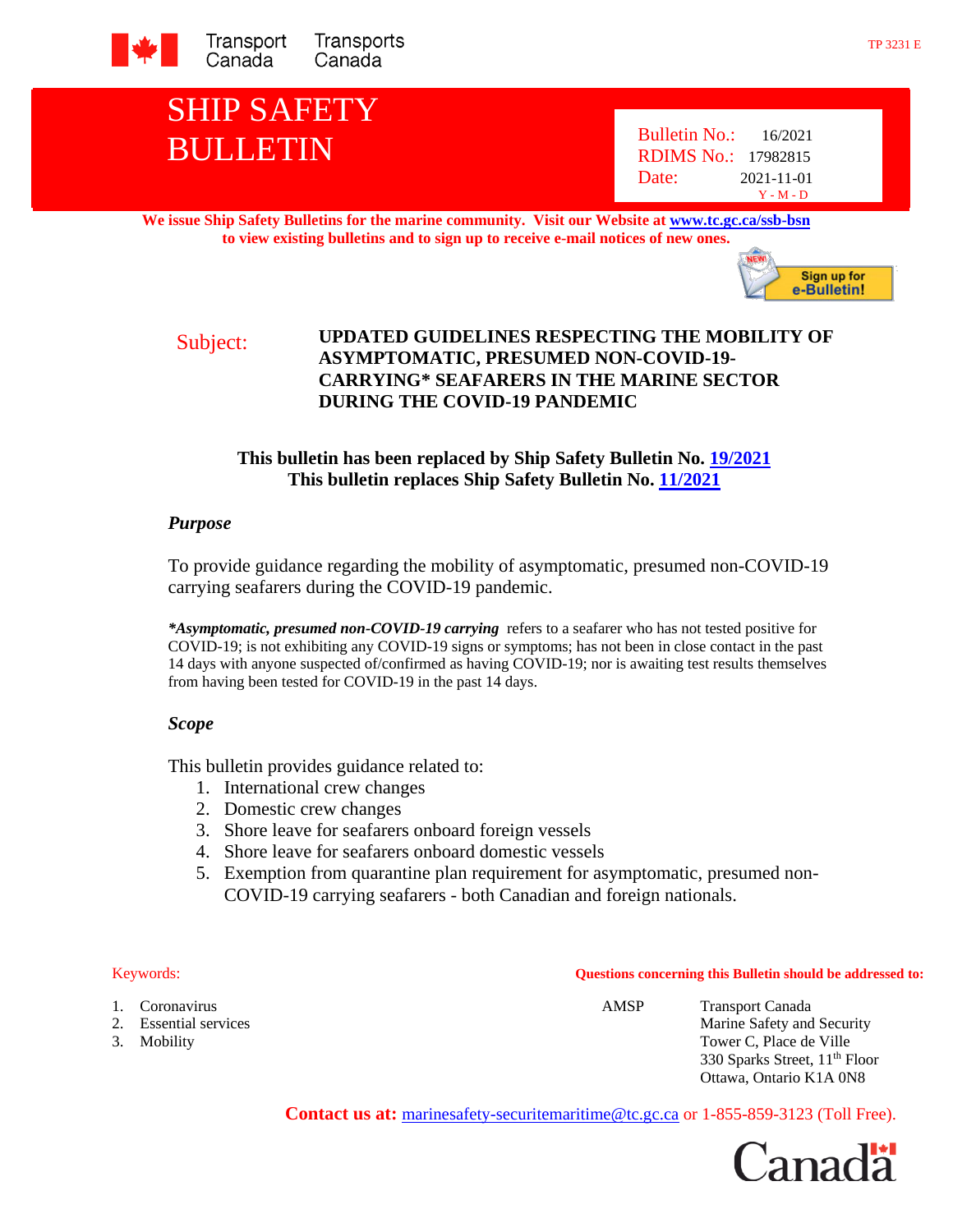#### *Background*

The marine transportation sector provides a vital service to all Canadians in ensuring that goods (e.g., food, medicine, supplies to the health care sector, and other essential products) arrive safely in our ports. This applies to domestic and international trade.

#### **International crew changes**

Crew changes are regular occurrences in the marine sector. Once seafarers finish their required sea service, they travel home and a relief crew must replace them. These exchanges are critical to ensure the flow of marine trade.

The following Orders in Council, and any Order that replaces them, apply to seafarers on vessels arriving in Canada:

- 1) *[Minimizing the Risk of Exposure to COVID-19 in Canada Order \(Prohibition of](https://orders-in-council.canada.ca/attachment.php?attach=41231&lang=en)  [Entry into Canada from any Country other than the United States\)](https://orders-in-council.canada.ca/attachment.php?attach=41231&lang=en)*; and
- 2) *[Minimizing the Risk of Exposure to COVID-19 in Canada Order \(Prohibition of](https://orders-in-council.canada.ca/attachment.php?attach=41230&lang=en)  [Entry into Canada from the United States\),](https://orders-in-council.canada.ca/attachment.php?attach=41230&lang=en)*

Subject to meeting certain conditions as outlined in the above-referenced Orders in Council and in any Orders that replace them, seafarers who travel to Canada to perform their duties are allowed to enter Canada, and board an international flight destined to Canada. Seafarers providing an essential service do not need to be considered a fully vaccinated traveller to enter Canada.

Note that **no traveller can board a flight/enter Canada if they have signs and symptoms of COVID-19**, including a fever and cough or a fever and difficulty breathing, or if they know they have COVID-19, or if they have reasonable grounds to suspect they have COVID-19 (Please consult the Government of Canada webpage entitled, *[Covid-19: Travel, testing quarantine and borders](https://travel.gc.ca/travel-covid)*). This information has been disseminated to all airline carriers. Similarly, crews on foreign vessels in Canada who must disembark to return home:

- must not have reasonable grounds to suspect they have COVID-19,
- must not have signs and symptoms of COVID-19, including a fever and cough or a fever and difficulty breathing,
- must not have COVID-19.

Refer to the "Exemption from quarantine plan requirement for asymptomatic, presumed non-COVID-19 carrying seafarers - both Canadian and foreign nationals" section of this bulletin for information on quarantine measures.

Crew that do not have reasonable grounds to suspect they have COVID-19, that do not have signs and symptoms of COVID-19, including a fever and cough or a fever and difficulty breathing, nor have COVID-19, are permitted to transit to an available airport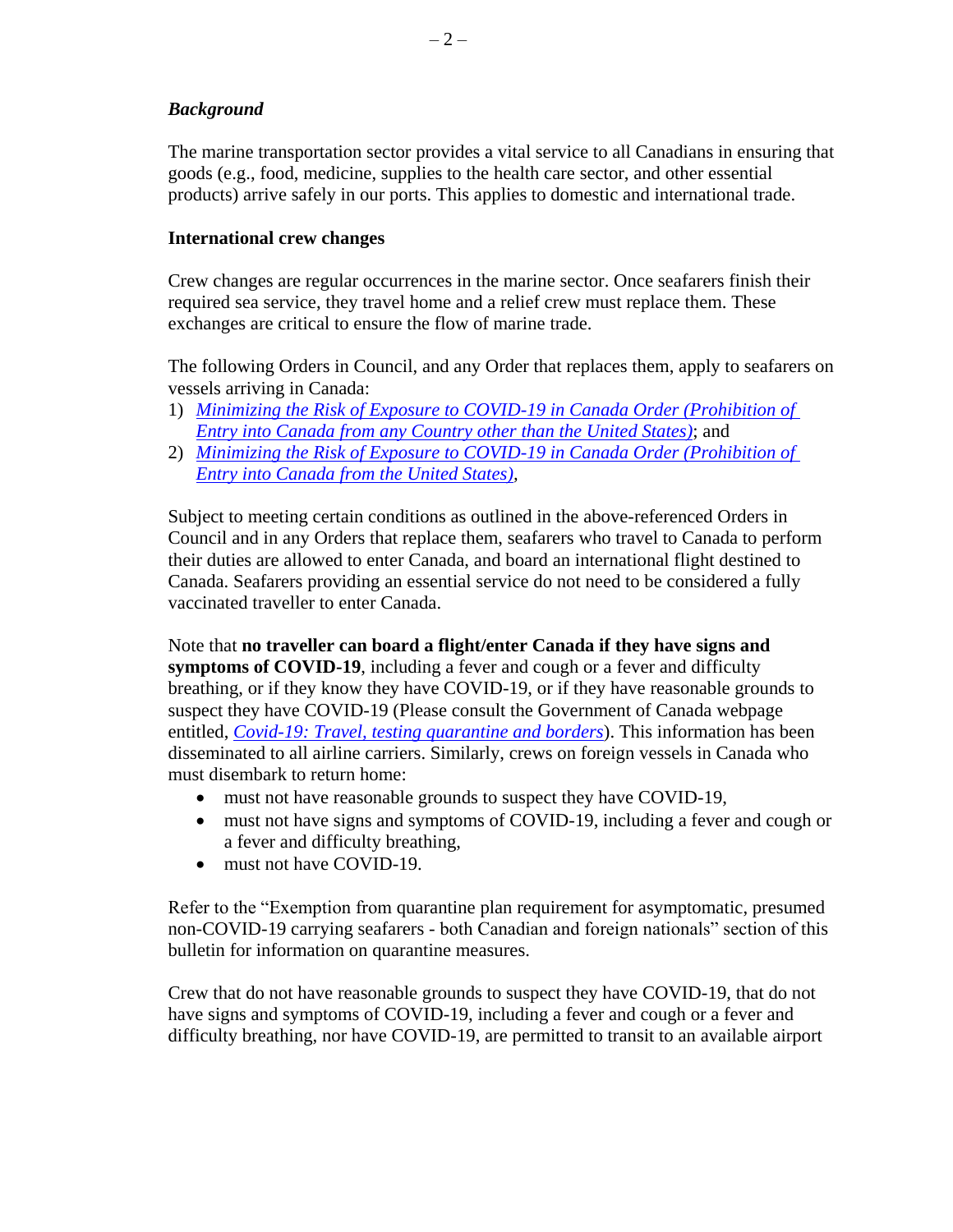for the purpose of crew change-over to the extent allowed as outlined under applicable Government of Canada Orders in Council.

As of October 29, 2021, an Order made under the *Aeronautics Act* entitled *[Interim Order](https://tc.canada.ca/en/initiatives/covid-19-measures-updates-guidance-issued-transport-canada/covid-19-measures-updates-guidance-aviation-issued-transport-canada#toc3-3)  [Respecting Certain Requirements for Civil Aviation Due](https://tc.canada.ca/en/initiatives/covid-19-measures-updates-guidance-issued-transport-canada/covid-19-measures-updates-guidance-aviation-issued-transport-canada#toc3-3) to COVID-19*, requires individuals, including seafarers, when departing outbound from Canada to

- $\bullet$  be a fully vaccinated<sup>1</sup> traveller; or
- provide a pre-departure COVID-19 molecular test result,
	- If the test result is **negative**, it must be dated within 72 hours of the traveller's scheduled departure time from Canada.
	- If the test result is **positive**, it must be dated **at least** 14 days before but **not more** than 180 days prior to the traveller's scheduled departure time from Canada (e.g., the traveller would be eligible to travel on day 15 after their test was administered, since 14 days have passed). This accounts for those that had contracted COVID-19, have recovered, but may still be testing positive due to lingering amounts of the virus in their system.

**Note**: Although a seafarer's entry into Canada may be permitted, there are also certain travel restrictions and exemptions, which may vary from time to time, when moving between or within certain [provinces and territories.](https://travel.gc.ca/travel-covid/travel-restrictions/provinces)

#### **Domestic crew change**

 $\overline{a}$ 

Canadian vessels operating domestically should follow the advice of their employer, and direction from provincial and territorial health measures and authorities.

Anyone who has close contact with someone who has, or is suspected to have, COVID-19 should quarantine for 14 days. Quarantine means you must:

- **stay at home** and monitor yourself for signs and symptoms, even if one mild symptom;
- **avoid contact with other people** to help prevent transmission of the virus prior to developing symptoms or at the earliest stage of illness;
- **do your part to prevent the spread of disease** by practicing physical distancing in your home;

<sup>1</sup> **Definition of fully vaccinated:** to be considered fully vaccinated, a traveller must have received the full series of a vaccine or combination of vaccines accepted by the Government of Canada at least 14 days prior to entering Canada. Currently, those vaccines are manufactured by Pfizer, Moderna, AstraZeneca/COVISHIELD, and Janssen (Johnson & Johnson). Travellers can receive their vaccine in any country, and must provide documentation supporting their vaccination in English, French or with a certified translation. For more information on coming to Canada as a fully vaccinated traveller please visit: [COVID-19 vaccinated travellers entering Canada -](https://travel.gc.ca/travel-covid/travel-restrictions/covid-vaccinated-travellers-entering-canada) Travel [restrictions in Canada –](https://travel.gc.ca/travel-covid/travel-restrictions/covid-vaccinated-travellers-entering-canada) Travel.gc.ca.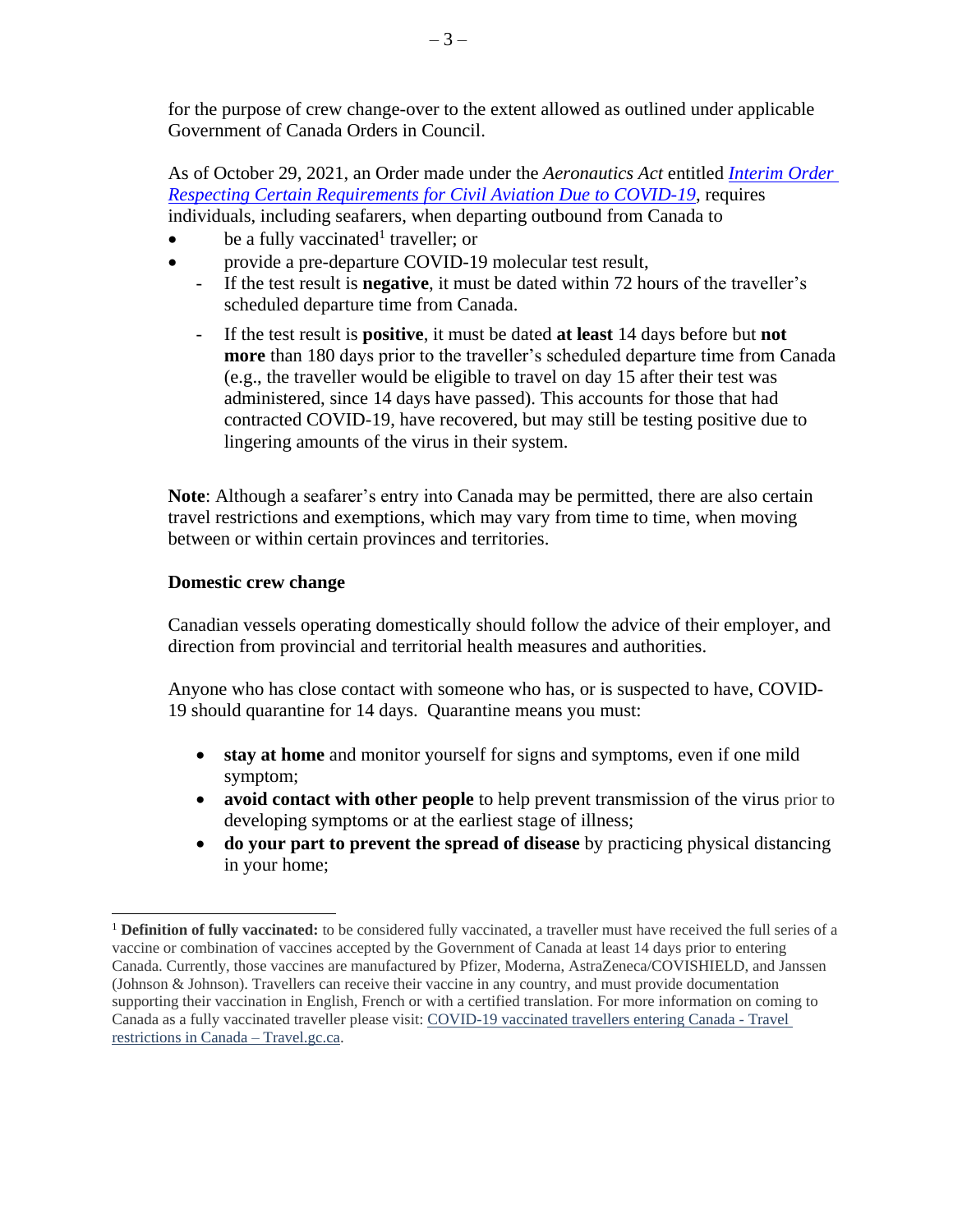- o new or worsening cough
- o shortness of breath or difficulty breathing
- o temperature equal to or over 38°C
- o feeling feverish
- o chills
- o fatigue or weakness
- o muscle or body aches
- o new loss of smell or taste
- o headache
- o gastrointestinal symptoms (abdominal pain, diarrhea, vomiting)
- o feeling very unwell
- **take and record your temperature daily** (or as directed by your [public health](https://www.canada.ca/en/public-health/services/diseases/2019-novel-coronavirus-infection/symptoms/provincial-territorial-resources-covid-19.html)  [authority\)](https://www.canada.ca/en/public-health/services/diseases/2019-novel-coronavirus-infection/symptoms/provincial-territorial-resources-covid-19.html);
- **avoid using fever-reducing medications** (e.g., acetaminophen, ibuprofen) as much as possible, as these medications could mask an early symptom of COVID-19.

Additional details on quarantine can be found at the Public Health Agency of Canada's [website.](https://www.canada.ca/en/public-health/services/publications/diseases-conditions/coronavirus-disease-covid-19-how-to-self-isolate-home-exposed-no-symptoms.html) Moreover, the crew of a vessel should be aware there are travel restrictions and exemptions, which may vary from time to time, when moving between or within certain [provinces and territories.](https://travel.gc.ca/travel-covid/travel-restrictions/provinces)

The following advice is also provided:

- Keeping you safe at work: Marine sector health and COVID-19
- [Keeping you safe at work: Canada's ports are open to international trade](https://publications.gc.ca/collections/collection_2020/tc/T29-157-2-2020-eng.pdf)

## **Shore leave for seafarers onboard foreign vessels, at Canadian ports, terminals and marine facilities**

Shore leave should only be extended to asymptomatic, presumed non-COVID-19 carrying crew members and should not exceed six hours in length per interval; and the seafarer should follow the advice of their employer, the Public Health Agency of Canada, and local health officials.

During this six hour shore leave period, crew members are expected to:

- Follow marine facility-specific COVID-19 protocols;
- Follow [PHAC recommendations regarding COVID-19 prevention,](https://www.canada.ca/en/public-health/services/diseases/2019-novel-coronavirus-infection/prevention-risks.html) including wearing a mask, maintaining proper hand hygiene, physical distancing, and cough/sneeze etiquette;
- Follow applicable public health restrictions from local health authorities;
- Minimize contact with local workers at a destination:
- Closely [self-monitor;](https://www.canada.ca/en/public-health/services/publications/diseases-conditions/self-monitoring-self-isolation-isolation-for-covid-19.html) and,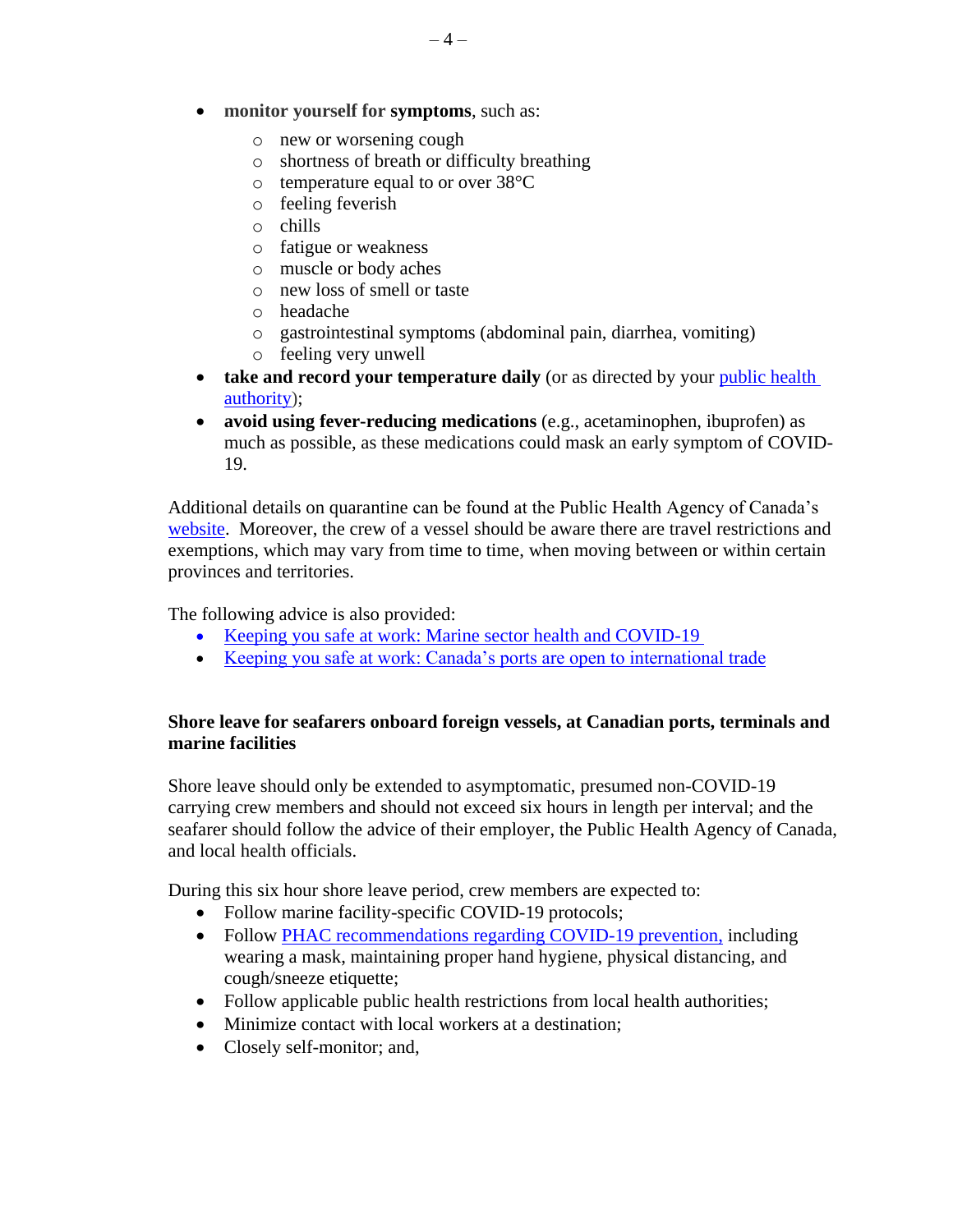Quarantine and contact the local public health authority should they exhibit any COVID-19 signs or symptoms.

#### **Important to note**:

Crew members

- o are expected to inform the Master of the vessel of their whereabouts in order to support possible COVID-19 contact tracing.
- o who meet the Government of Canada requirements for a *fully vaccinated*<sup>1</sup> *traveller* may extend shore leave beyond six hours in length, per interval.

#### **Shore leave for seafarers onboard Canadian vessels making domestic voyages**

Crew onboard Canadian domestic vessels should follow the advice of their employer, the Public Health Agency of Canada, and local health officials.

#### **Exemption from quarantine plan requirement for asymptomatic, presumed non-COVID-19 carrying seafarers - both Canadian and foreign nationals**

As of September 15, 2021, asymptomatic seafarers are exempt from the requirement to have a quarantine plan on arrival in Canada; however, they still must provide relevant information, including travel and contact information through the [ArriveCAN](https://www.canada.ca/en/public-health/services/diseases/coronavirus-disease-covid-19/arrivecan.html) mobile app  $(iOS \text{ or } Android)$  $(iOS \text{ or } Android)$  $(iOS \text{ or } Android)$  – this declaration has been mandatory since November 21<sup>st</sup> 2020 and must be done 72 hours prior arriving in Canada.

Exchanges in personnel and movement of marine sector employees are critical to the flow of marine trade, community resupply and marine safety and security.

The following persons arriving on commercial vessels are exempted from mandatory quarantine provisions for COVID-19 pursuant to the *Quarantine Act* orders on the condition that they do not have reasonable grounds to suspect they have COVID-19, that do not have signs and symptoms of COVID-19, including a fever and cough or a fever and difficulty breathing, nor have COVID-19:

- a member of a crew as defined in subsection 3(1) of the *Immigration and Refugee Protection Regulations* or a person who enters Canada only to become such a member of a crew;
- in the trade or transportation sector who are important for the movement of goods or people, including truck drivers and crew members on any aircraft, shipping vessel or train, and that cross the border while performing their duties or for the purpose of performing their duties; and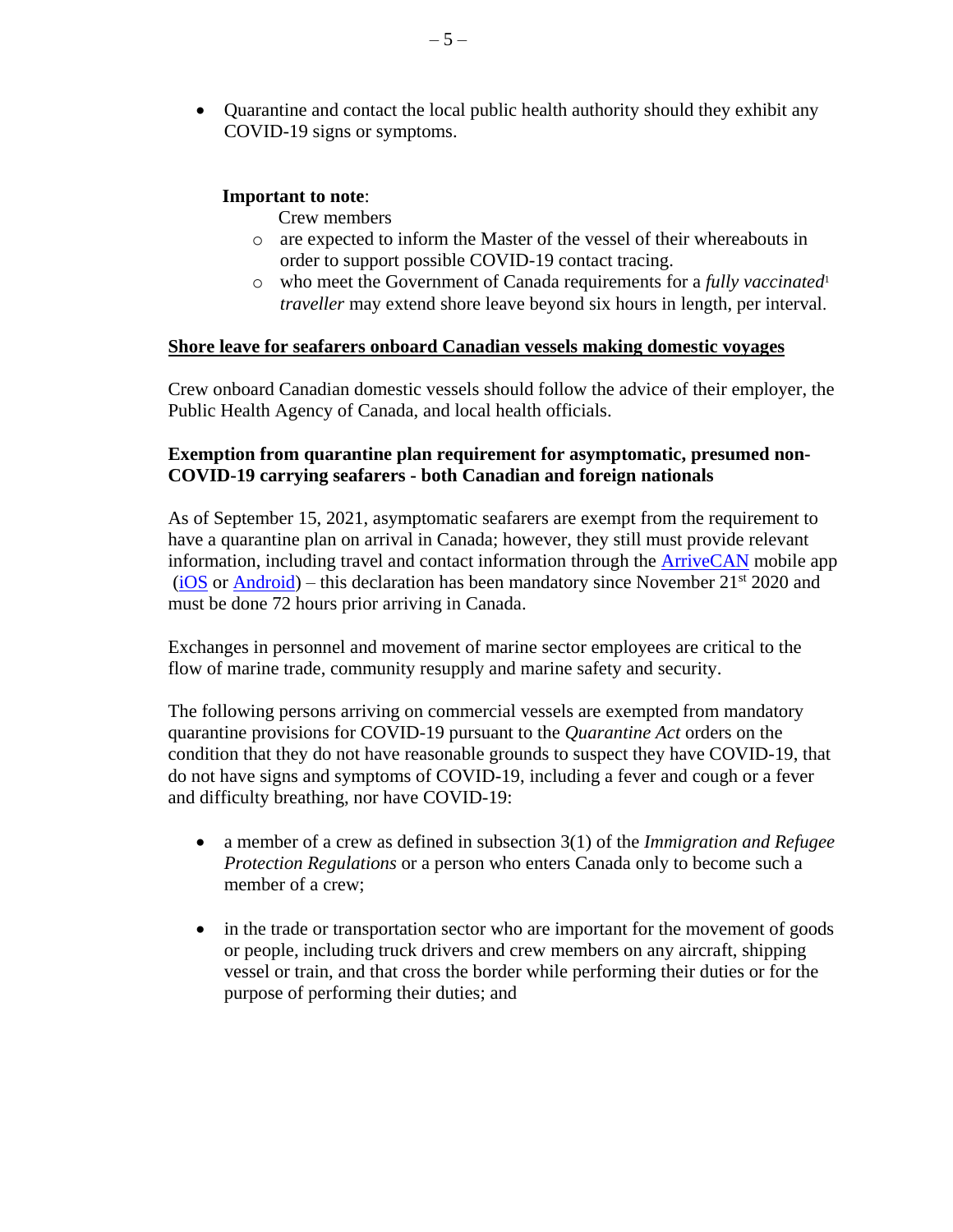who must cross the border regularly to go to their normal place of employment, including critical infrastructure workers (Energy and Utilities, Information and Communication Technologies, Finance, Health, Food, Water, Transportation, Safety, Government and Manufacturing), provided they do not directly care for persons 65 years of age or older within the first 14 days after their entry to Canada.

In addition to the federal prohibitions on entry and quarantine plan requirements at Canadian international borders, provinces and territories have established their own respective restrictions or continue to adapt their own respective lists of exempted workers for domestic movements.

Pursuant to the Public Health Agency of Canada orders, a person must, if they are in public settings where physical distancing cannot be maintained, wear a non-medical mask or face covering that a screening officer or quarantine officer considers suitable to minimize the risk of introducing or spreading COVID-19.

In addition, the Public Health Agency of Canada advises that these workers should:

- take required preventive measures, including practising physical (social) distancing (maintaining a distance of two [2] metres from others whenever possible);
- closely [self-monitor;](https://www.canada.ca/en/public-health/services/publications/diseases-conditions/self-monitoring-self-isolation-isolation-for-covid-19.html) and
- self-isolate and contact their local public health authority should they exhibit any COVID-19 symptoms.

Employers should have open lines of communication at all times with their employees in order to be informed of any signs or symptoms, or any close contact with presumptive/confirmed COVID-19-carrying persons, or any recent COVID-19 testing by any of their employees, and to follow actions required by the local public health authority for the workplace. Employers should be aware that local public health authorities at an employee's place of work in Canada may have specific requirements.

Exempted employees who do not have signs or symptoms should quarantine if they have had close contact with someone who has or is suspected to have COVID-19, or if they are awaiting results from themselves having been tested for COVID-19 in the past 14 days.

**Quarantine** means that, **for 14 days** a person needs to:

- **stay at home** and monitor for sign and symptoms, even just one mild symptom;
- **avoid contact with other people** to help prevent transmission of the virus prior to developing symptoms or at the earliest stage of illness;
- **do your part to prevent the spread of disease** by practicing physical distancing in your home;
- **monitor yourself for [symptoms](https://www.canada.ca/en/public-health/services/diseases/2019-novel-coronavirus-infection/symptoms.html#s)**, such as: